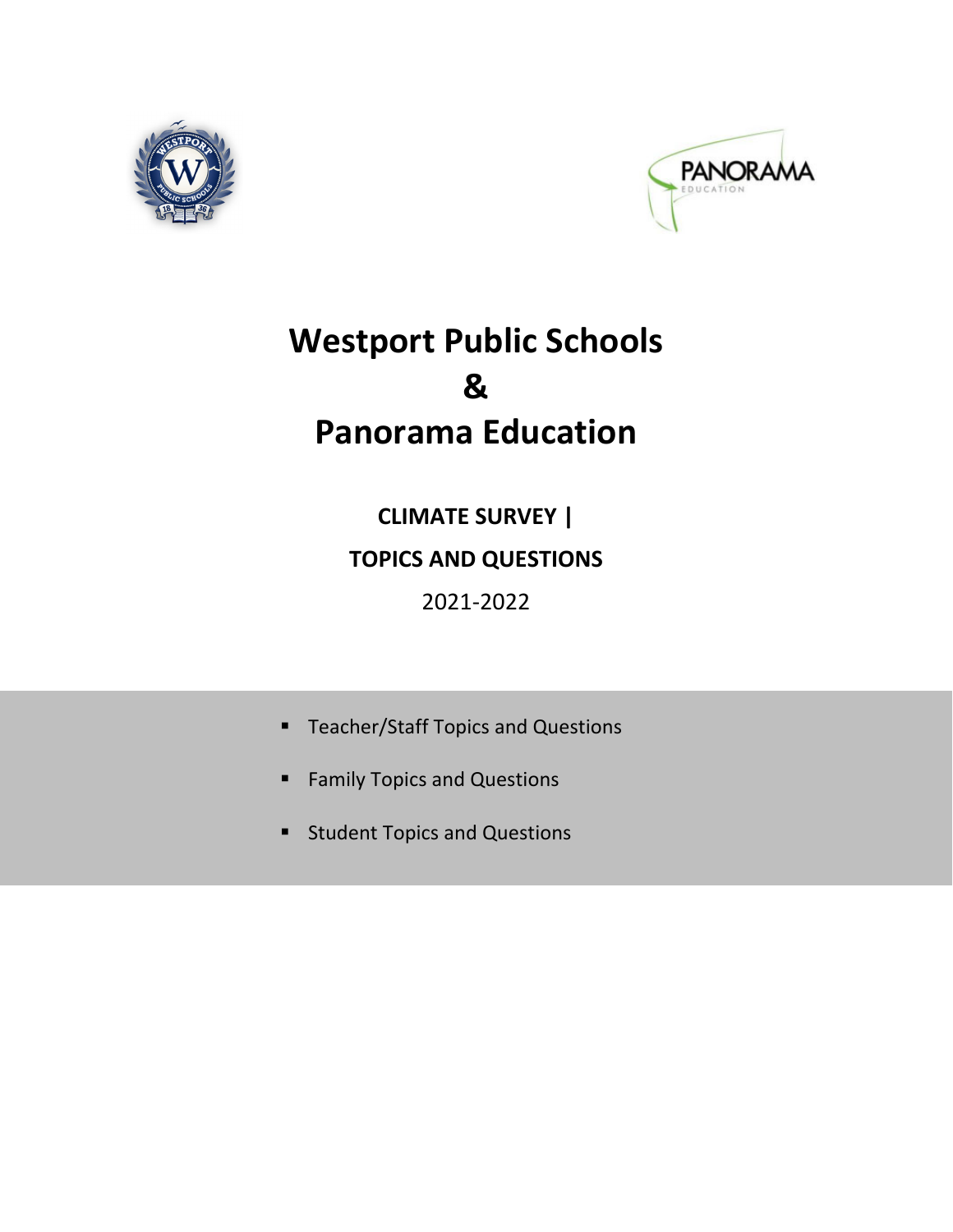# <span id="page-1-0"></span>**Belonging**

- How well do your colleagues at school understand you as a person?
- How connected do you feel to other adults at your school?
- How much respect do colleagues in your school show you?
- How much do you matter to others at your school?
- Overall, how much do you feel like you belong at your school?

# **School Climate**

- On most days, how enthusiastic are the students about being at school?
- To what extent are teachers trusted to teach in the way they think is best?
- How positive are the attitudes of your colleagues?
- How supportive are students in their interactions with each other?
- How respectful are the relationships between teachers and students?
- How optimistic are you that your school will improve in the future?
- How often do you see students helping each other without being prompted?
- When new initiatives to improve teaching are presented at your school, how supportive are your colleagues?
- Overall, how positive is the working environment at your school?

# **Student Grit**

- If your students have a problem while working towards an important goal, how well can they keep working?
- How often do your students stay focused on the same goal for several months at a time?
- Some people pursue some of their goals for a long time, and others change their goals frequently. Over the next several years, how likely are your students to continue to pursue one of their current goals?
- When your students are working on a project that matters a lot to them, how focused can they stay when there are lots of distractions?
- If your students fail to reach an important goal, how likely are they to try again?

## **Well‐Being**

- During the past week, how often did you feel \_\_\_\_\_\_\_\_\_\_\_\_ at work?
	- o Engaged
	- o Excited
	- o Exhausted
	- o Frustrated
	- o Happy
	- o Hopeful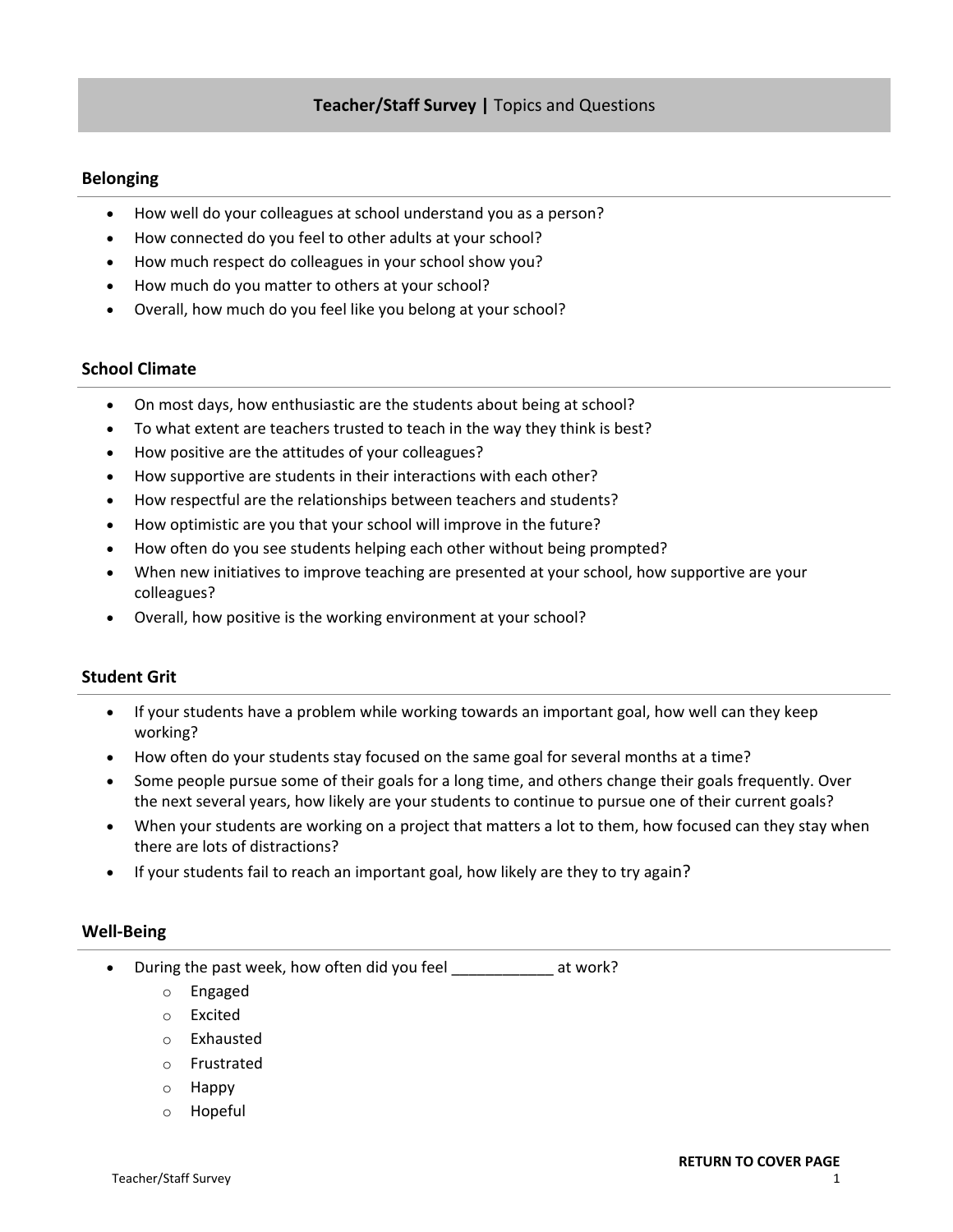- o Overwhelmed
- o Safe
- o Stressed Out
- o Worried
- How effective do you feel at your job right now?
- How much does your work matter to you?
- How meaningful for you is the work that you do?
- Overall, how satisfied are you with your job right now?

# **Educating All Students**

- How easy do you find interacting with students at your school who are from a different cultural background than your own?
- How comfortable would you be incorporating new material about people from different backgrounds into your curriculum?
- How knowledgeable are you regarding where to find resources for working with students who have unique learning needs?
- If students from different backgrounds struggled to get along in your class, how comfortable would you be intervening?
- How easy would it be for you to teach a class with groups of students from very different religions from each other?
- In response to events that might be occurring in the world, how comfortable would you be having conversations about race with your students?
- How easily do you think you could make a particularly overweight student feel like a part of class?
- How comfortable would you be having a student who could not communicate well with anyone in class because his/her home language was unique?
- When a sensitive issue of diversity arises in class, how easily can you think of strategies to address the situation?

# **School Leadership**

- How clearly do your school leaders identify their goals for teachers?
- How positive is the tone that school leaders set for the culture of the school?
- How effectively do school leaders communicate important information to teachers?
- How knowledgeable are your school leaders about what is going on in teachers' classrooms?
- How responsive are school leaders to your feedback?
- For your school leaders, how important is teacher satisfaction?
- When the school makes important decisions, how much input do teachers have?
- How effective are the school leaders at developing rules for students that facilitate their learning?
- Overall, how positive is the influence of the school leaders on the quality of your teaching?

## **Free Response Questions**

- What are the most positive aspects of working at your school?
- If you could change anything about working at your school, what would you change?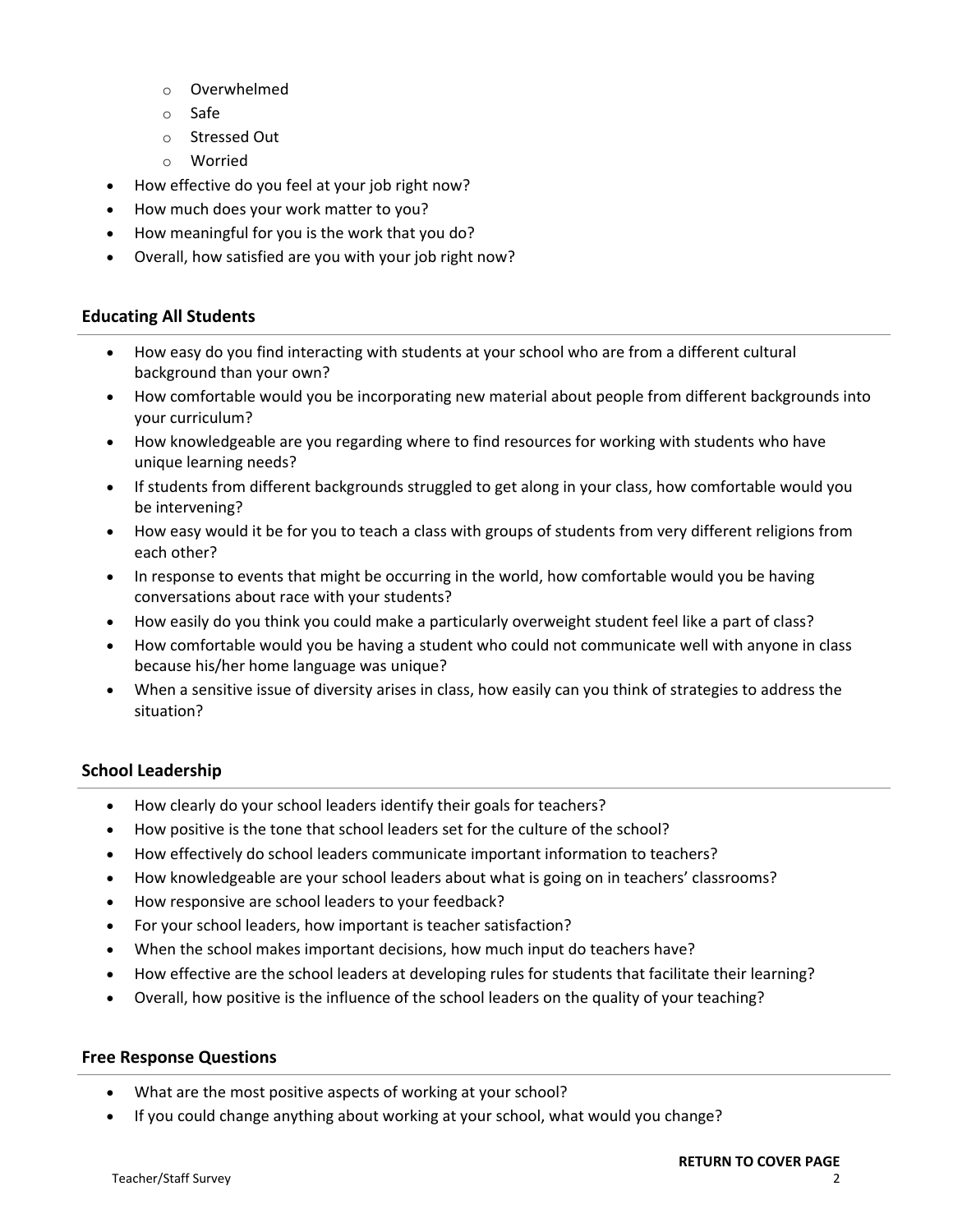# <span id="page-3-0"></span>**Family Engagement**

- How often do you meet in person with teachers at your child's school?
- How involved have you been with a parent group(s) at your child's school?
- In the past year, how often have you visited your child's school?
- In the past year, how often have you discussed your child's school with other parents from the school?
- How involved have you been in fundraising efforts at your child's school?
- In the past year, how often have you helped out at your child's school?

## **School Climate**

- To what extent do you think that children enjoy going to your child's school?
- How motivating are the classroom lessons at your child's school?
- How fair or unfair is the school's system of evaluating children?
- How much does the school value the diversity of children's backgrounds?
- How well do administrators at your child's school create a school environment that helps children learn?
- Overall, how much respect do you think the children at your child's school have for the staff?
- Overall, how much respect do you think the teachers at your child's school have for the children?

## **Grit**

- If your child has a problem while working towards an important goal, how well can she/he keep working?
- How often does your child stay focused on the same goal for several months at a time?
- Some people pursue some of their goals for a long time, and others change their goals frequently. Over the next several years, how likely is your child to continue to pursue one of his/her current goals?
- When your child is working on a project that matters a lot to him/her, how focused can he/she stay when there are lots of distractions?
- If your child fails to reach an important goal, how likely is she/he to try again?
- How likely is it that your child can motivate himself/ herself to do unpleasant tasks if it will help her/him accomplish his/her goals?

## **School Safety**

- How often do you worry about violence at your child's school?
- If a student is bullied at your child's school, how difficult is it for him/her to get help from an adult?
- How likely is it that someone from your child's school will bully him/her online?
- Overall, how unsafe does your child feel at school?
- To what extent are drugs a problem at your child's school?

#### **Free Response Questions**

What 1-2 steps could your school take to improve the social climate of the school for students?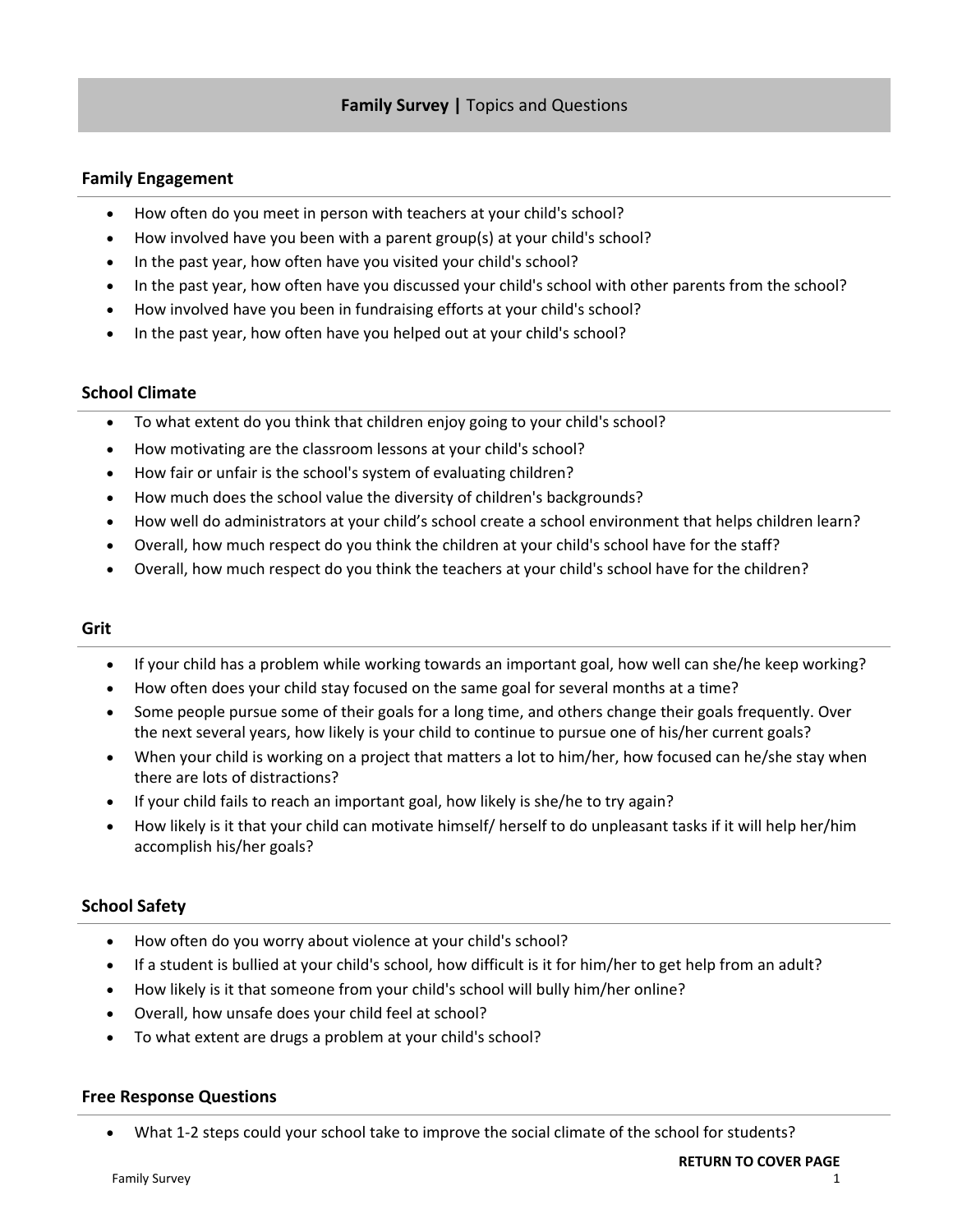# <span id="page-4-0"></span>**School Belonging**

#### **Grades 3‐5**

- How well do people at your school understand you as a person?
- How much support do the adults at your school give you?
- How much respect do students at your school show you?
- Overall, how much do you feel like you belong at your school?

#### **Grades 6‐12**

- How well do people at your school understand you as a person?
- How connected do you feel to the adults at your school?
- How much respect do students in your school show you?
- How much do you matter to others at this school?
- Overall, how much do you feel like you belong at your school?

# **School Climate**

**Grades 3‐5**

- How often do your teachers seem excited to be teaching your classes?
- How fair or unfair are the rules for the students at this school?
- How pleasant or unpleasant is the physical space at your school?
- How positive or negative is the energy of the school?
- At your school, how much does the behavior of other students hurt or help your learning?

#### **Grades 6‐12**

- How often do your teachers seem excited to be teaching your classes?
- How fair or unfair are the rules for the students at this school?
- How positive or negative is the energy of the school?
- At your school, how much does the behavior of other students hurt or help your learning?

## **Grit**

**Grades 3‐5**

- How often do you stay focused on the same goal for more than 3 months at a time?
- If you fail at an important goal, how likely are you to try again?
- When you are working on a project that matters a lot to you, how focused can you stay when there are lots of distractions?
- If you have a problem while working towards an important goal, how well can you keep working?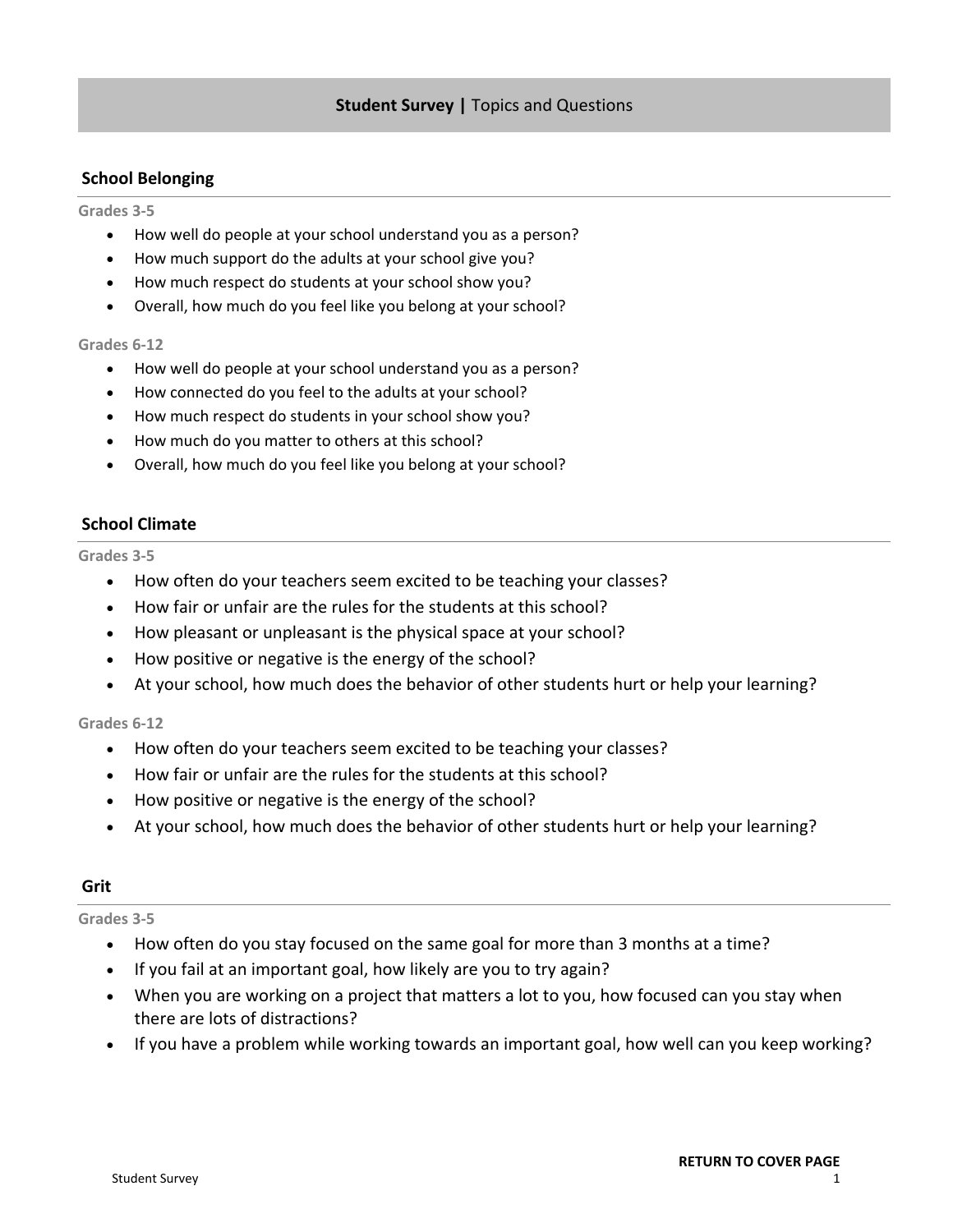**Grades 6‐12**

- How often do you stay focused on the same goal for several months at a time?
- If you fail to reach an important goal, how likely are you to try again?
- When you are working on a project that matters a lot to you, how focused can you stay when there are lots of distractions?
- If you have a problem while working towards an important goal, how well can you keep working?
- Some people pursue some of their goals for a long time, and others change their goals frequently. Over the next several years, how likely are you to continue to pursue one of your current goals?

# **School Safety**

## **Grades 3‐5**

- How often are people disrespectful to others at your school?
- How likely is it that someone from your school will bully you online?
- How often do you worry about violence at your school?
- If a student is bullied in school, how difficult is it for him/her to get help from an adult?
- How often do students get into physical fights at your school?

## **Grades 6‐12**

- How often are people disrespectful to others at your school?
- How likely is it that someone from your school will bully you online?
- How often do you worry about violence at your school?
- At your school, how unfairly do the adults treat the students?
- If a student is bullied in school, how difficult is it for him/her to get help from an adult?
- How often do students get into physical fights at your school?

# **School Engagement**

## **Grades 3‐5**

- How excited are you about going to your classes?
- How focused are you on the activities in your classes?
- In your classes, how excited are you to participate?
- When you are not in school, how often do you talk about ideas from your classes?
- How interested are you in your classes?

## **Grades 6‐12**

- How excited are you about going to your classes?
- How often do you get so focused on activities in your classes that you lose track of time?
- In your classes, how eager are you to participate?
- When you are not in school, how often do you talk about ideas from your classes?
- Overall, how interested are you in your classes?